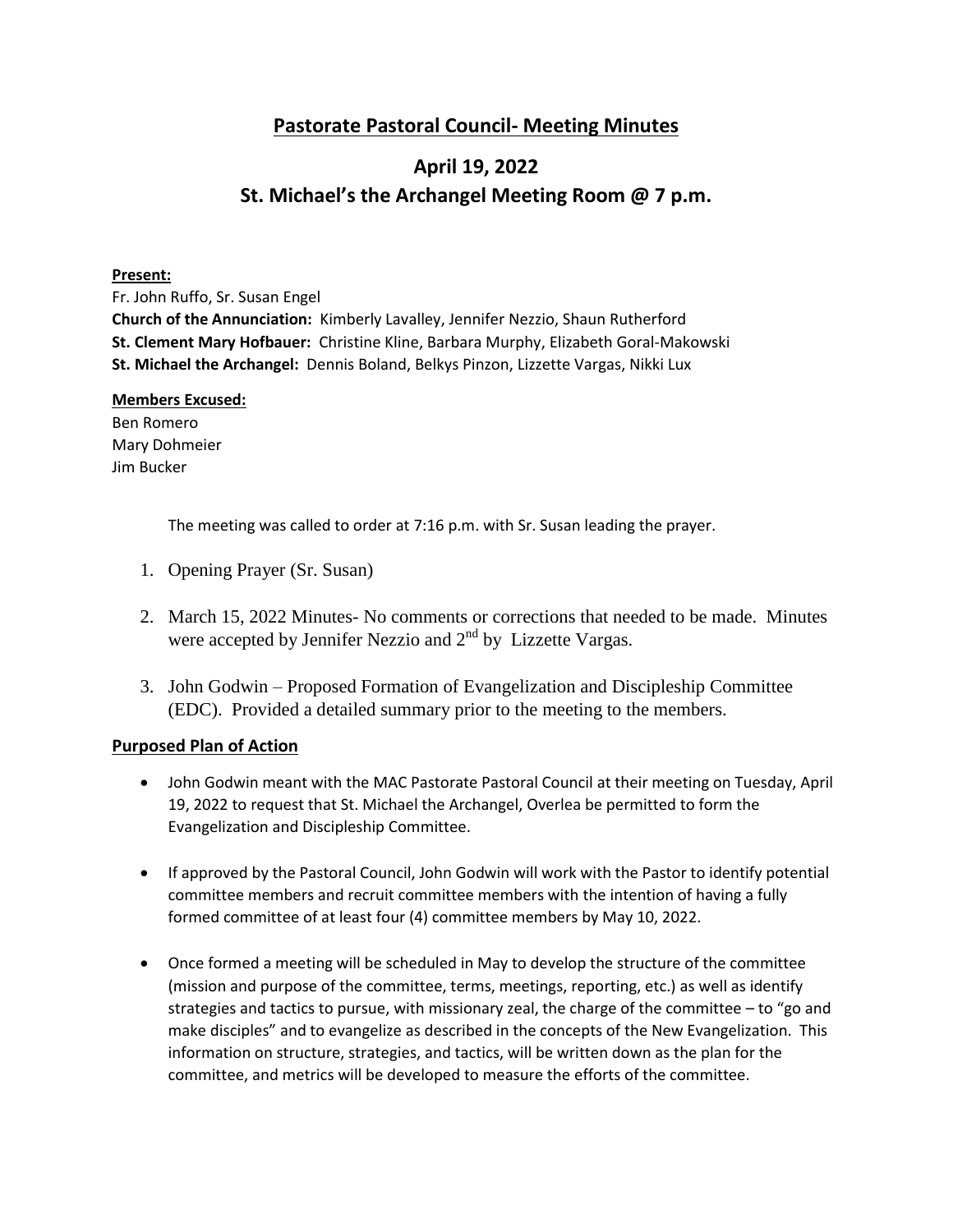- The EDC will work closely as needed with other committees and councils of St. Michael's and the MAC Pastorate to ensure lines of communication and the infrastructure needed to do the work of evangelization and discipleship are created and strengthened over time.
- The committee would prefer that the Pastor be a permanent member of the committee, and that a member of the Pastoral Council either be a committee member or attend the EDC meetings, but whether or not this happens, the committee will provide regular reports to the Pastor and to the Pastoral Committee on its efforts and progress.
	- o Questions/Comments from members:
		- How active is the Evangelization committee at St. Clement and Annunciation? (Kline).
		- **E** Concern about starting something like this with a new pastor (Father Hector) coming in July (Kline).
		- Should this committee be a little broader than just St. Michaels? Should we have subcommittees and a larger committee that oversees the process? All 3 parishes involved.
		- Kelly Reynolds and Sam Gin from the archdiocese (roles?). Sr. Susan and Christine Kline will see Kelly Reynolds on 4/20/2022 and can have a discussion with her.
		- Christine Kline and Jennifer Nezzio has notes from previous attempts under the Collaborative Committee with regards to something like this and would be willing to meet with John Godwin to give some ideas.
		- John can start ground work to see who would be interested in participating in this committee.
		- St. Michaels in the past had welcome group and all current committees took part in the welcome group (Boland).
		- **Suggestion to have a more concrete plan to have to present to Father Hector** before he comes to the pastorate (Belkys).
		- FINAL DECISION- Hold off until further discussion happens with Kelly Reynolds and additional work is done.
- 4. Maintenance and issues specific to individual parishes
	- St. Clements- Ben spoke with Gary and the one gate to the garden is opened and the chapel is opened. (no access from Chesaco Avenue)
	- Annunciation- With the permission of the Archdioceses we will be repaving the parking, automatic gates on both entrances and upgrade on the cameras.
- 5. Update on Social Media for Pastorate
	- No update at this time. Christine Kline will follow up with regard to this topic.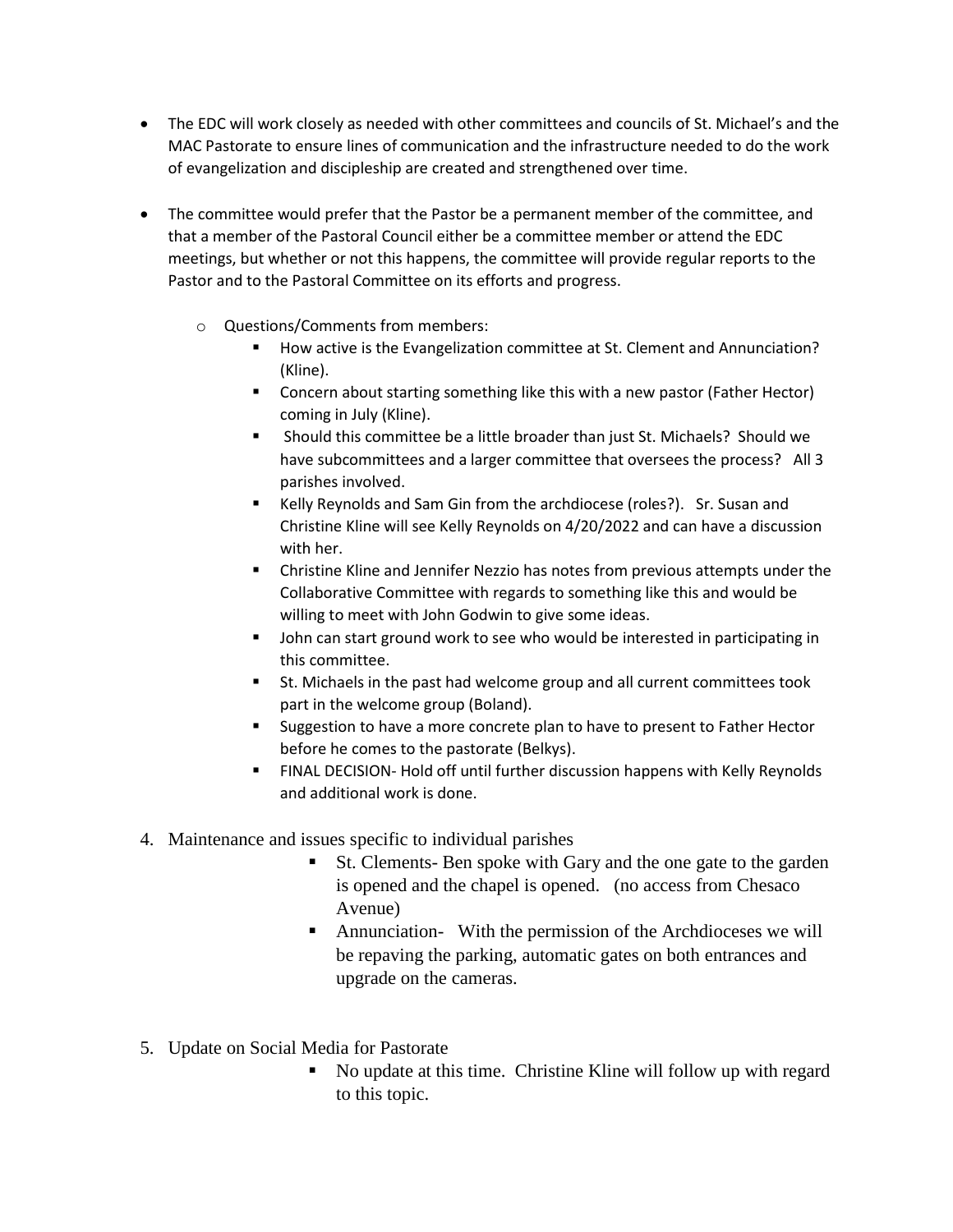- Facebook of our MAC Pastorate vs a parish like St. Joseph.
- St. Joseph has a permanent person that handles social media and goes to masses and takes pictures and post on the social media sites.
- Discussion of Flock Notes- need to discuss in more detail at masses. Text MAC to #84576 or you can connect online at macpastorate.flocknote.com
- 6. Update on Youth Ministry (Nikki)
	- Since we have lost Margaret- only thing we are doing with them are preparing for confirmation, 25 young people. Working on letter to Bishop.
	- **Spoke about Easter Vigil and how nice it was.**
- 7. Update on Synod listening sessions (Sr. Susan)
	- About 150 participated with both the Hispanic community and the non-Hispanic community.
	- Jennifer Nezzio and Sr. Sue will meet next week to come up with a plan how to prepare what participants reported.
- 8. Update on welcome packets
	- Nikki Lux said no packets found at St. Michaels or St. Clements.
	- **Sr.** Sue said that Annunciation has a packet that they send out. Susan handles.
	- Sr. Sue, Nikki Lux and Deacon John will work on a welcome packet (same for all 3 parishes).
- 9. New Pastor; Change of Pastorate name; Potential changes to Mass schedule
	- New Pastor if Father Hector, no news on his associate
	- Will have to change the bulletin. Should start on this now so come July when Father Hector takes over we are a step ahead.
	- Father Hector usually takes off on Friday now at his current parish.
- 10. Homes for America meeting
	- 7:00 p.m. tomorrow night  $(4/20/2022)$  final plans for St. Clements.
- 11. Open Forum
	- Belkys made a suggestion to use middle school teachers/students to help with pictures. (Sr. Sue will call principle of school to see what they could